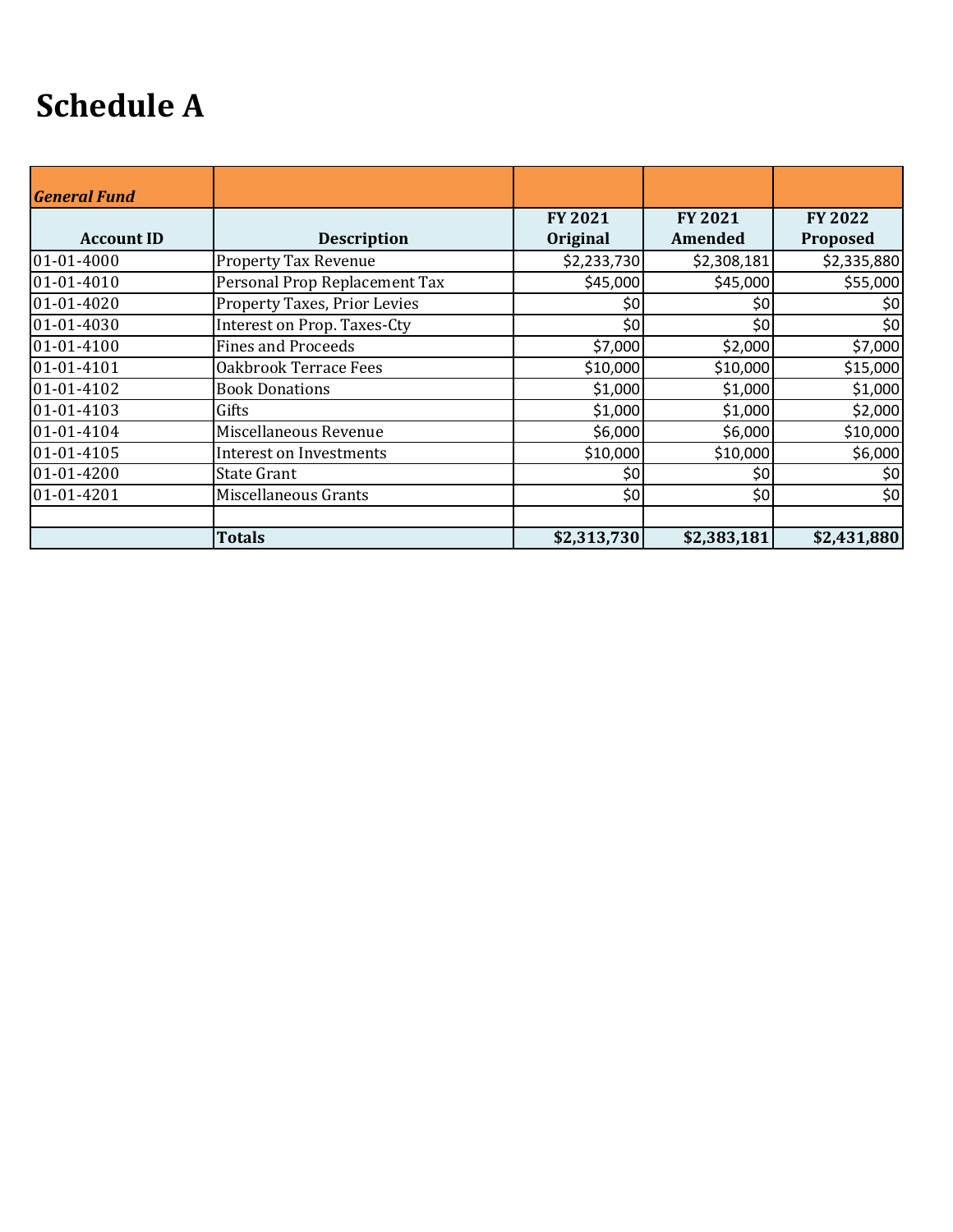## **Schedule B**

| <b>General Fund</b>                      |                |                |                |
|------------------------------------------|----------------|----------------|----------------|
|                                          | <b>FY 2021</b> | <b>FY 2021</b> | <b>FY 2022</b> |
| <b>Description</b>                       | Original       | Amended        | Proposed       |
|                                          |                |                |                |
| <b>Full Time</b>                         | \$737,900      | \$747,400      | \$761,500      |
| (includes \$20,000 compensated absences) |                |                |                |
| Part Time                                | \$439,000      | \$461,100      | \$482,700      |
| (includes \$6,000 replacement/outreach)  |                |                |                |
| <b>SALARIES TOTAL</b>                    | \$1,176,900    | \$1,208,500    | \$1,244,200    |
|                                          |                |                |                |
| <b>Employee Benefits</b>                 | \$156,400      | \$156,400      | \$157,700      |
| <b>IMRF Employer Contributions</b>       | \$126,400      | \$124,400      | \$109,000      |
| <b>FICA</b>                              | \$73,000       | \$75,000       | \$78,000       |
| Medicare                                 | \$17,100       | \$17,600       | \$18,100       |
|                                          |                |                |                |
| <b>BENEFITS TOTAL</b>                    | \$372,900      | \$373,400      | \$362,800      |
|                                          |                |                |                |
| Dues and Publications-Staff              | \$3,100        | \$3,100        | \$3,500        |
| <b>Employee Education</b>                | \$7,000        | \$7,000        | \$9,000        |
| In-service Activities-Staff              | \$2,200        | \$2,200        | \$3,000        |
| <b>Staff Recognition</b>                 | \$1,200        | \$1,200        | \$2,000        |
| <b>Background Checks</b>                 | \$200          | \$200          | \$200          |
| <b>STAFF TOTAL</b>                       | \$13,700       | \$13,700       | \$17,700       |
|                                          |                |                |                |
| <b>Dues and Publications-Trustees</b>    | \$525          | \$525          | \$525          |
| <b>Trustee Education</b>                 | \$525          | \$525          | \$525          |
| <b>In-service Activities-Trustees</b>    | \$300          | \$300          | \$300          |
|                                          |                |                |                |
| <b>TRUSTEES TOTAL</b>                    | \$1,350        | \$1,350        | \$1,350        |
|                                          |                |                |                |
| Other Insurance                          | \$37,100       | \$37,100       | \$40,000       |
| <b>Automation-SWAN</b>                   | \$40,000       | \$40,000       | \$38,000       |
| Rental/Lease                             | \$2,500        | \$2,500        | \$1,605        |
| <b>Automation Services</b>               | \$8,000        | \$8,000        | \$5,175        |
| <b>OCLC</b>                              | \$100          | \$100          | \$0            |
| <b>Broadband Services</b>                | \$8,000        | \$8,000        | \$9,000        |
| <b>Accounting Services</b>               | \$24,800       | \$24,800       | \$24,800       |
| <b>Legal Services</b>                    | \$6,000        | \$6,000        | \$6,000        |
| Professional Services                    | \$1,000        | \$1,000        | \$1,000        |
| <b>Audit Services</b>                    | \$5,500        | \$5,500        | \$5,600        |
| <b>Printing Services</b>                 | \$12,000       | \$12,000       | \$14,000       |
| <b>Technology Services</b>               | \$3,000        | \$3,000        | \$2,500        |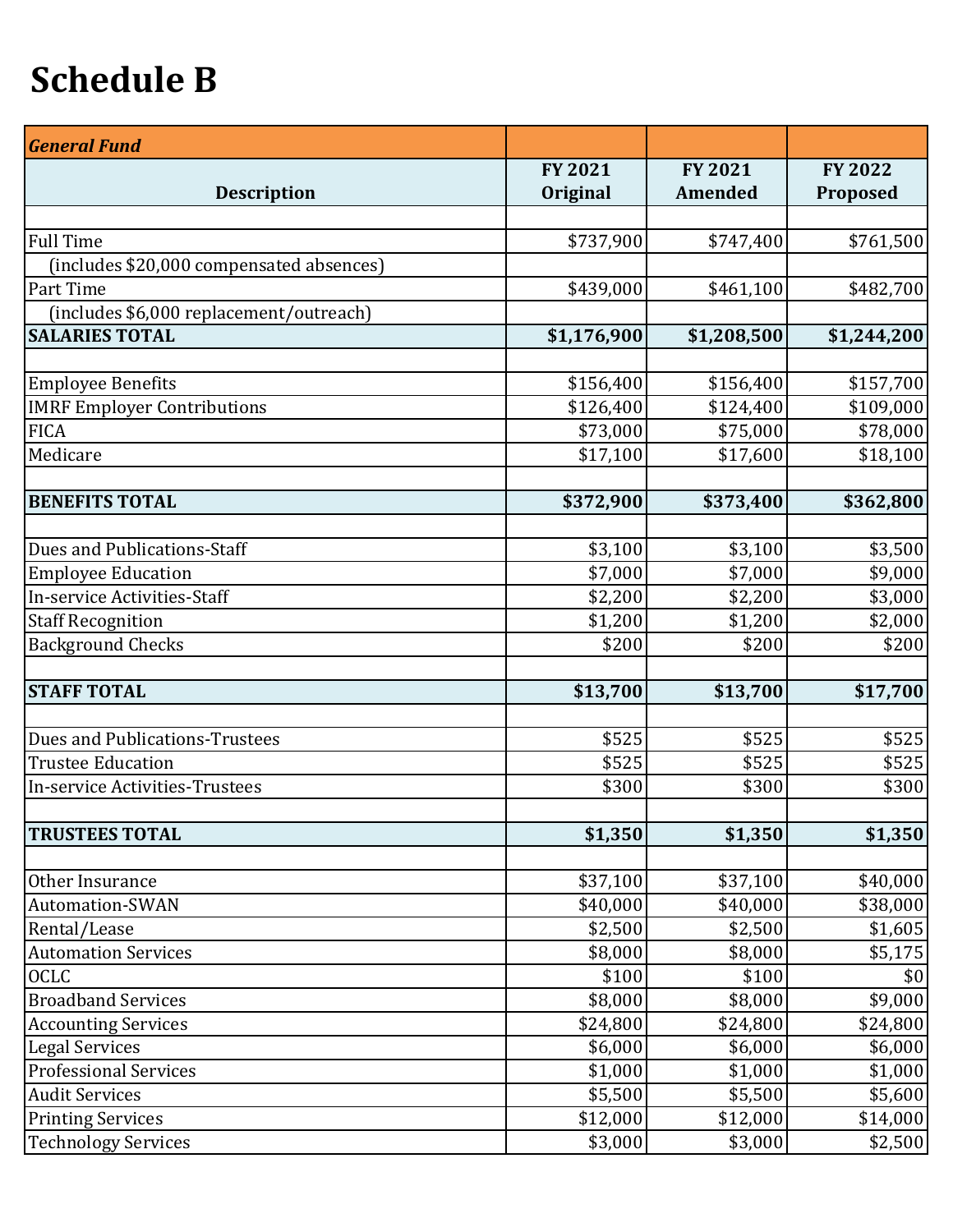| <b>General Fund</b>                                  |           |                |                |
|------------------------------------------------------|-----------|----------------|----------------|
|                                                      | FY 2021   | <b>FY 2021</b> | <b>FY 2022</b> |
| <b>Description</b>                                   | Original  | Amended        | Proposed       |
|                                                      |           |                |                |
| <b>CONTRACTUAL SERVICES</b>                          | \$148,000 | \$148,000      | \$147,680      |
| Office Supplies                                      | \$17,000  | \$17,000       | \$18,500       |
| Postage                                              | \$9,000   | \$9,000        | \$9,600        |
| <b>Collection Agency</b>                             | \$1,200   | \$1,200        | \$1,000        |
| <b>Bank Service Fees</b>                             | \$1,500   | \$1,500        | \$4,000        |
|                                                      |           |                |                |
| <b>COMMODITIES TOTAL</b>                             | \$28,700  | \$28,700       | \$33,100       |
|                                                      |           |                |                |
| <b>Community Information</b>                         | \$10,000  | \$10,000       | \$10,000       |
| <b>Outreach Collections</b>                          | \$250     | \$250          | \$325          |
| Outreach Van (Maintenance and gas)                   | \$2,250   | \$5,000        | \$3,000        |
|                                                      |           |                |                |
| <b>COMMUNITY RELATIONS TOTAL</b>                     | \$12,500  | \$15,250       | \$13,325       |
|                                                      |           |                |                |
| <b>Utility-Gas</b>                                   | \$8,000   | \$8,000        | \$9,000        |
| Telephone                                            | \$9,000   | \$9,000        | \$9,000        |
| Disposal                                             | \$0       | \$0            | \$0            |
| <b>Water and Sewer Service</b>                       | \$3,000   | \$3,000        | \$5,000        |
| <b>UTILITIES TOTAL</b>                               | \$20,000  | \$20,000       | \$23,000       |
|                                                      |           |                |                |
| <b>Custodial Supplies</b>                            | \$7,000   | \$7,000        | \$7,000        |
| <b>Building &amp; Maint Supplies</b>                 | \$4,500   | \$4,500        | \$5,500        |
| Painting                                             |           | \$5,000        | \$5,000        |
| <b>Cleaning Service</b>                              | \$48,000  | \$53,000       | \$53,000       |
| <b>Floors &amp; Carpet Cleaning</b>                  | \$2,500   | \$4,000        | \$5,000        |
| <b>Window Washing</b>                                | \$2,000   | \$2,000        | \$2,000        |
| Heating & AC Maintenance                             | \$12,000  | \$12,000       | \$10,000       |
| <b>Elevator Maintenance</b>                          | \$2,500   | \$8,000        | \$5,700        |
| Security Maintenance (detectors, alarms, sprinklers) | \$9,000   | \$14,000       | \$7,000        |
| Maintenance of Equipment                             | \$10,500  | \$10,500       | \$10,900       |
| Landscaping/Snow Removal Maintenance                 | \$9,000   | \$9,000        | \$9,000        |
| <b>Backflow Maintenance</b>                          | \$1,000   | \$1,000        | \$1,000        |
| Roof Inspection and Maintenance                      | \$1,000   | \$1,000        | \$1,000        |
| Building & Grounds Maintenance                       | \$96,224  | \$105,275      | \$100,000      |
| Lost Item Reimbursement                              | \$1,000   | \$1,000        | \$1,000        |
| Mileage                                              | \$1,500   | \$1,500        | \$1,500        |
| <b>Notary Commissions</b>                            | \$256     | \$256          | \$325          |
| Summer Reading Events                                | \$1,200   | \$1,200        | \$6,000        |
|                                                      |           |                |                |
| <b>BUILDINGS &amp; CONTINGENCY</b>                   | \$209,180 | \$240,231      | \$230,925      |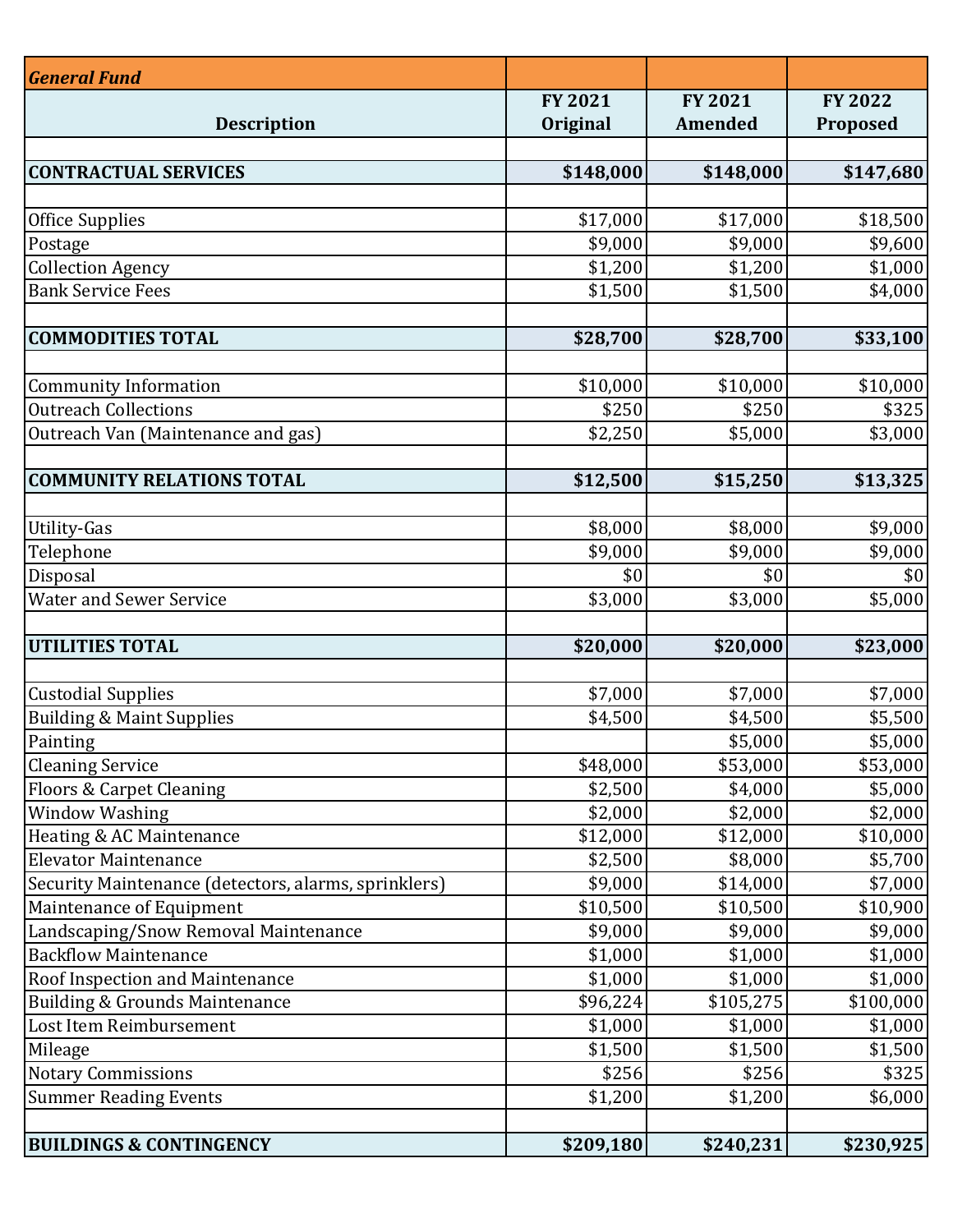| <b>General Fund</b>           | <b>FY 2021</b> | <b>FY 2021</b> | <b>FY 2022</b> |
|-------------------------------|----------------|----------------|----------------|
| <b>Description</b>            | Original       | <b>Amended</b> | Proposed       |
|                               |                |                |                |
| <b>PCs/Memory Upgrades</b>    | \$18,000       | \$18,000       | \$19,000       |
| Furniture & Other Equipment   | \$5,000        | \$5,000        | \$8,000        |
| Software Upgrades             | \$9,000        | \$9,000        | \$4,000        |
| Hardware Replacement          | \$3,000        | \$3,000        | \$25,000       |
| Cabling/Wireless Solutions    | \$500          | \$500          | \$500          |
| Server Upgrades               | \$7,000        | \$7,000        | \$0            |
| <b>NON-CAPITAL OUTLAY</b>     | \$42,500       | \$42,500       | \$56,500       |
|                               |                |                |                |
| A/V Materials-Youth           | \$10,500       | \$10,500       | \$10,500       |
| Books-Youth                   | \$49,000       | \$50,000       | \$50,000       |
| Electronic Reference-Youth    | \$6,500        | \$6,500        | \$6,500        |
| E-titles-Youth                | \$2,000        | \$2,000        | \$2,000        |
| Periodicals-Youth             | \$1,100        | \$1,100        | \$1,100        |
| Reference Materials-Youth     | \$1,300        | \$1,300        | \$1,300        |
| Programs-Youth                | \$8,000        | \$8,000        | \$11,000       |
| Program Supplies-Youth        | \$4,000        | \$4,000        | \$4,400        |
| <b>YOUTH TOTAL</b>            | \$82,400       | \$83,400       | \$86,800       |
|                               |                |                |                |
| A/V Materials-Adult           | \$23,000       | \$23,000       | \$23,000       |
| <b>Books-Adult</b>            | \$62,000       | \$63,500       | \$63,500       |
| <b>Books-HS</b>               | \$2,000        | \$2,050        | \$3,000        |
| <b>Books-Professional</b>     | \$500          | \$500          | \$500          |
| Electronic Reference-Adult    | \$65,000       | \$65,000       | \$65,000       |
| E-Titles-Adult                | \$22,000       | \$23,000       | \$23,000       |
| Periodicals-Adult             | \$9,000        | \$9,000        | \$9,000        |
| Periodicals-Professional      | \$4,000        | \$4,000        | \$4,000        |
| Reference Materials-Adult     | \$5,500        | \$5,500        | \$5,500        |
| Programs-Adult                | \$12,000       | \$12,000       | \$17,000       |
| <b>Program Supplies-Adult</b> | \$600          | \$600          | \$1,000        |
| <b>ADULT TOTAL</b>            | \$205,600      | \$208,150      | \$214,500      |
|                               |                |                |                |
| <b>TOTALS</b>                 | \$2,313,730    | \$2,383,181    | \$2,431,880    |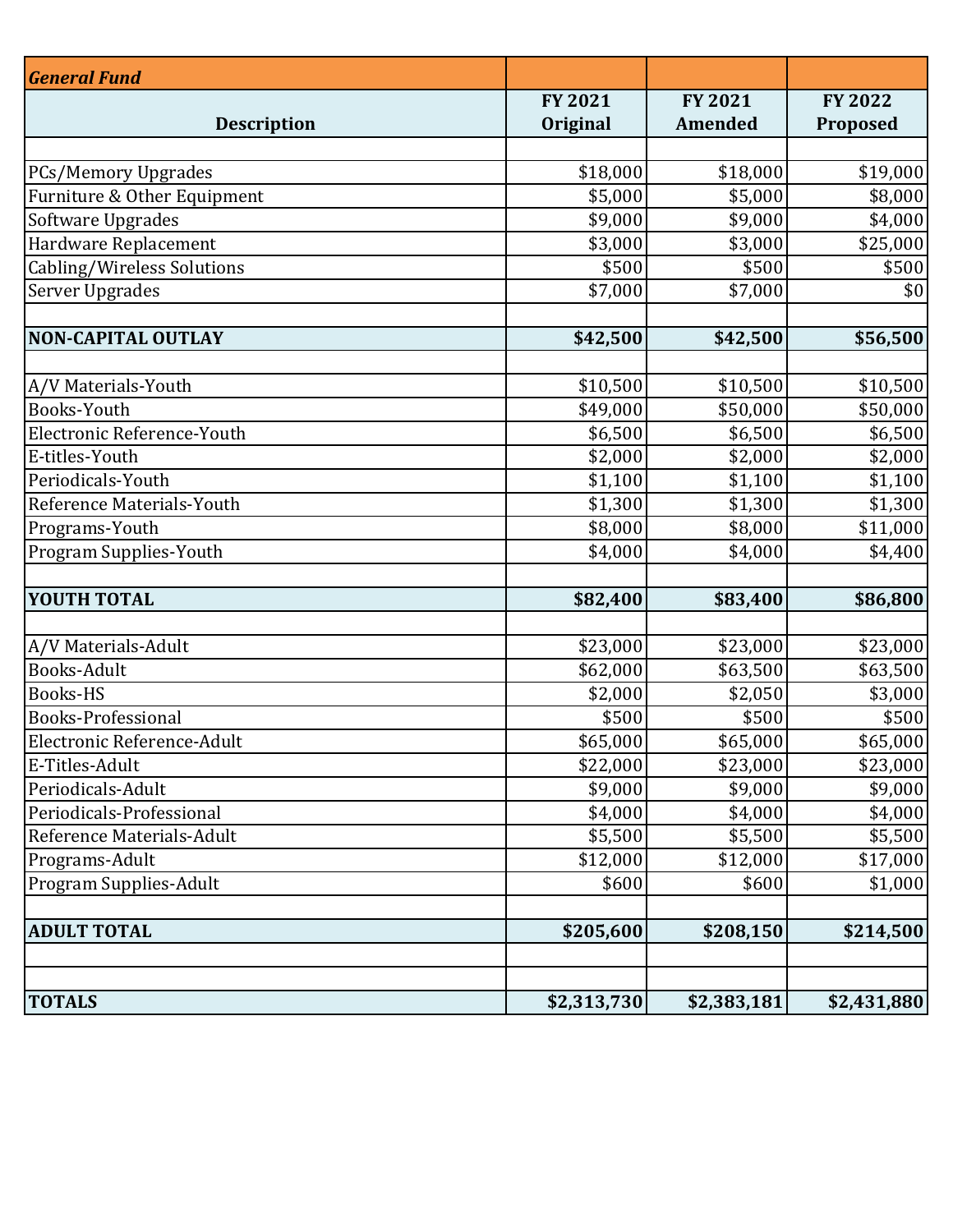| <b>Building, Equipment, Maintenance Fund</b> |                                                            |                 |                |
|----------------------------------------------|------------------------------------------------------------|-----------------|----------------|
|                                              |                                                            | <b>FY 2021</b>  | <b>FY 2022</b> |
| <b>Account ID</b>                            | <b>Description</b>                                         | <b>Original</b> | Proposed       |
|                                              |                                                            |                 |                |
| 03-01-4200                                   | <b>Prior Year Reserves (LINC Dissolution/Outreach Van)</b> | \$90,000        | \$90,000       |
|                                              | <b>Totals</b>                                              | \$90,000        | \$90,000       |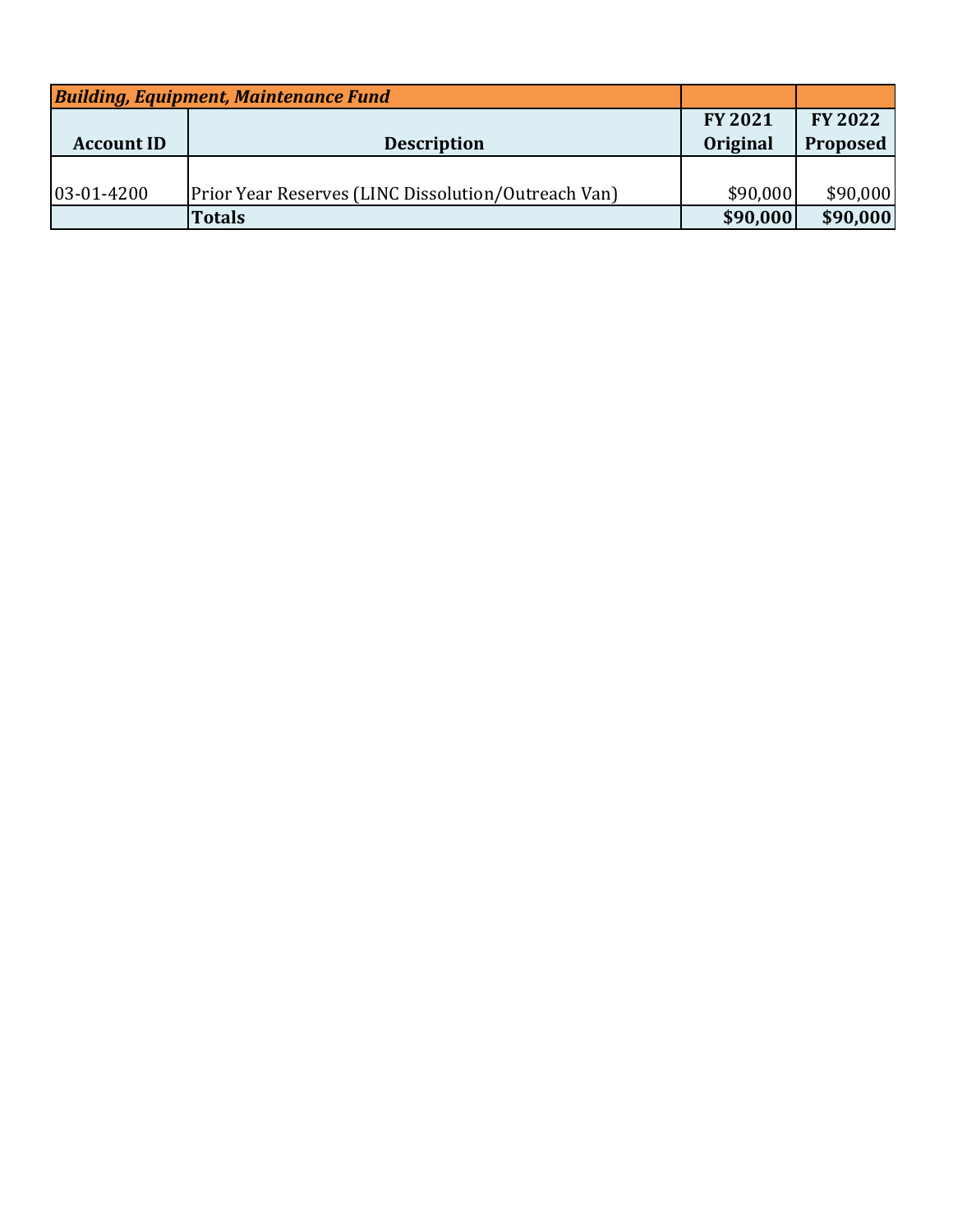| <b>Building, Equipment, Maintenance Fund</b> |                    |                            |                            |
|----------------------------------------------|--------------------|----------------------------|----------------------------|
| <b>Account ID</b>                            | <b>Description</b> | <b>FY 2021</b><br>Original | <b>FY 2022</b><br>Proposed |
|                                              |                    |                            |                            |
| $ 03-01-5201$                                | Outreach Van       | \$90,000                   | \$90,000                   |
|                                              | <b>Totals</b>      | \$90,000                   | \$90,000                   |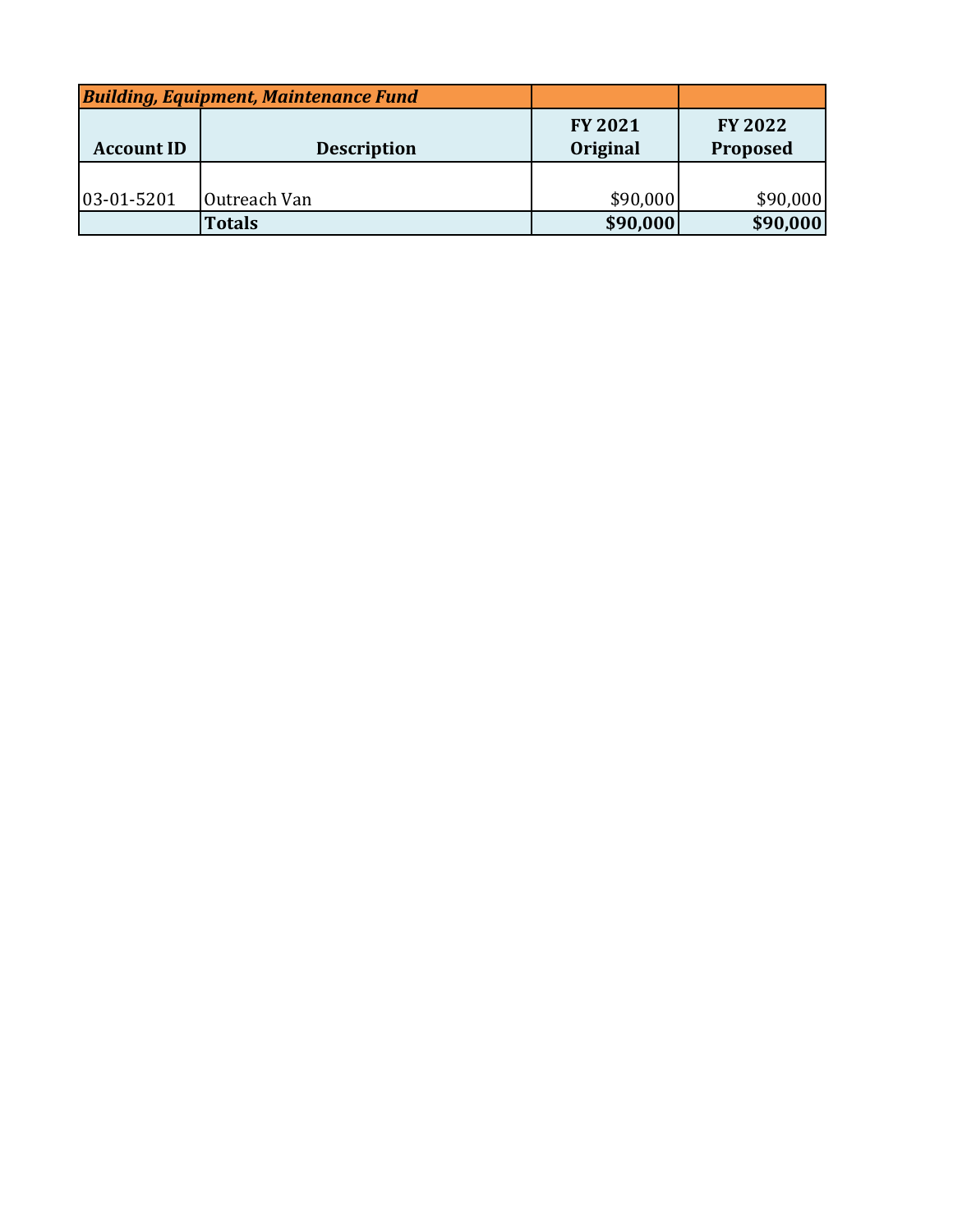| <b>Bond Proceeds Fund</b> |                                     |                            |                            |
|---------------------------|-------------------------------------|----------------------------|----------------------------|
| <b>Account ID</b>         | <b>Description</b>                  | <b>FY 2021</b><br>Original | <b>FY 2022</b><br>Proposed |
| 04-01-4000                | <b>Bond Sale</b>                    | \$0                        | \$0                        |
| 04-01-4010                | <b>Bond Sale Premium</b>            | \$0                        | \$0                        |
| 04-01-4105                | <b>Bonds-Interest on Investment</b> | \$250                      | \$0                        |
| 04-01-4200                | <b>Prior Year Fund Balance</b>      | \$250,000                  | \$335,000                  |
|                           |                                     |                            |                            |
|                           | <b>Totals</b>                       | \$250,250                  | \$335,000                  |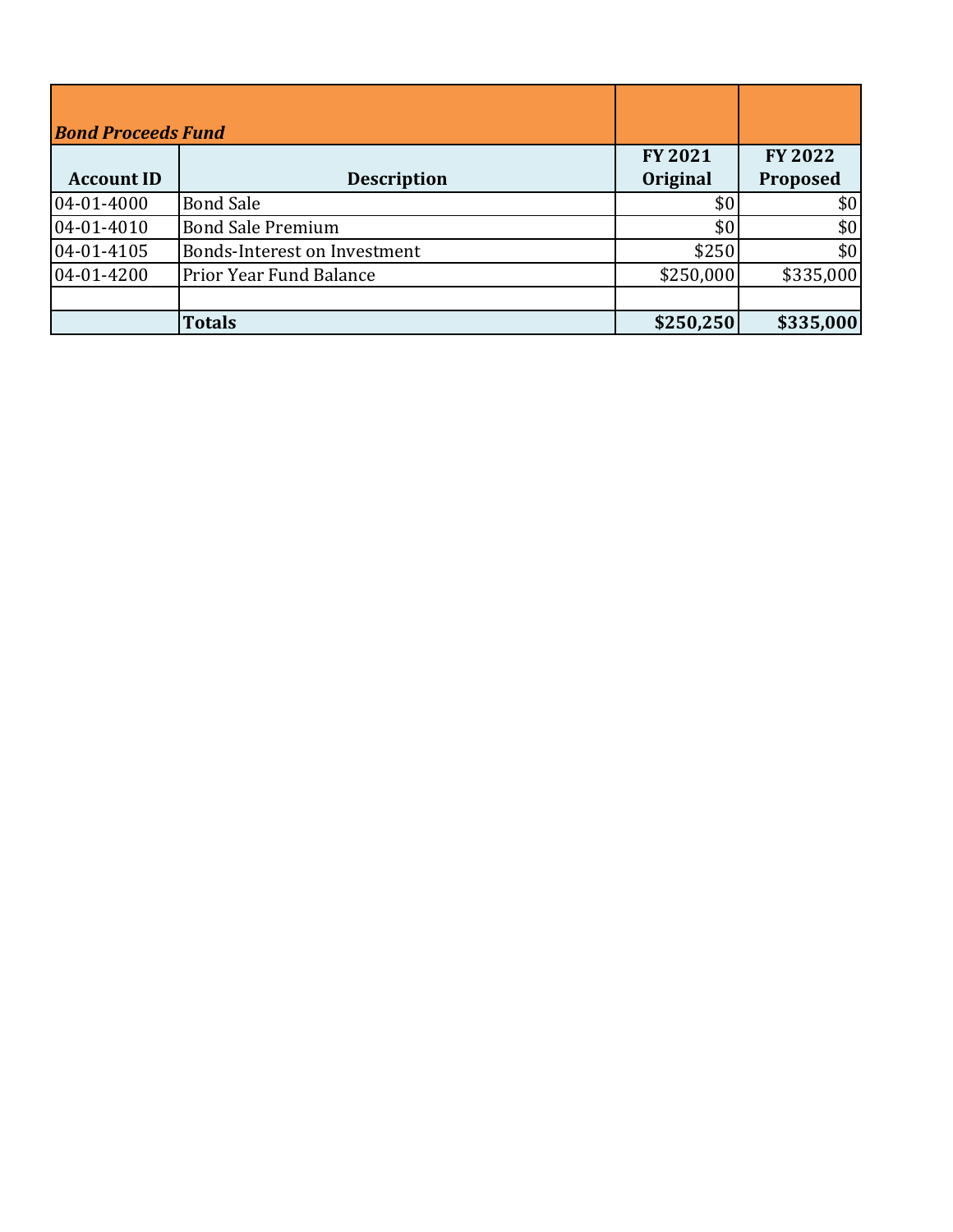| <b>Bond Proceeds Fund</b> |                                |                  |                            |
|---------------------------|--------------------------------|------------------|----------------------------|
| <b>Account ID</b>         | <b>Description</b>             | FY 2021 Original | <b>FY 2022</b><br>Proposed |
| 04-01-5000                | Other Bldg Construction        | \$0              | \$315,000                  |
| 04-01-5010                | <b>Bond Costs</b>              | \$0              | \$0                        |
| 04-01-5020                | Development/Testing            | \$0              | \$0                        |
| 04-01-5030                | <b>Architect's Fees</b>        | \$0              | \$7,500                    |
| 04-01-5035                | <b>Other Professional Fees</b> | \$0              | \$12,000                   |
| 04-01-5036                | <b>Utilities</b>               | \$0              | \$0                        |
| 04-01-5037                | Permits                        | \$0              | \$500                      |
| 04-01-5038                | Abatement                      | \$0              | \$0                        |
| 04-01-5039                | Legal/Administrative           | \$0              | \$0                        |
| 04-01-5040                | Equipment/Furniture            | \$0              | \$0                        |
| 04-01-5050                | Owner Cost                     | \$250,250        | \$0                        |
| 04-01-5060                | Contingencies                  | \$0              | \$0                        |
|                           | <b>Totals</b>                  | \$250,250        | \$335,000                  |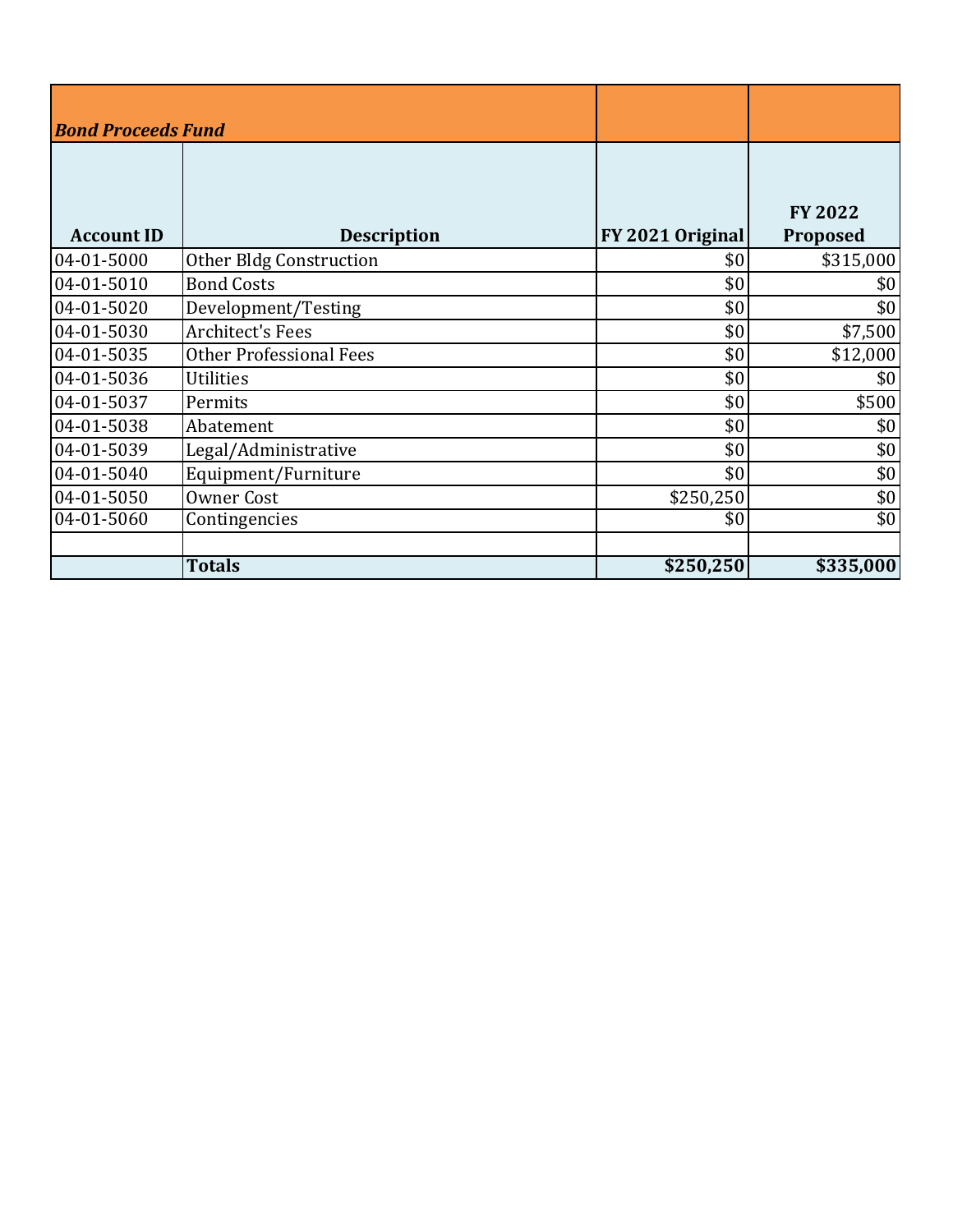| <b>Debt Service Fund</b> |                                               |                            |                            |
|--------------------------|-----------------------------------------------|----------------------------|----------------------------|
| <b>Account ID</b>        | <b>Description</b>                            | <b>FY 2021</b><br>Original | <b>FY 2022</b><br>Proposed |
|                          |                                               |                            |                            |
| 05-00-5001               | Transfer in from Bond Proceeds Fund (Premium) | \$153,578                  | \$0                        |
| 05-01-4000               | <b>Property Tax Revenue</b>                   | \$678,272                  | \$840,050                  |
| 05-01-4030               | <b>Interest on Property Taxes-County</b>      | \$50                       | \$50                       |
| 05-01-4105               | Interest on Investment                        | \$850                      | \$850                      |
|                          | <b>Totals</b>                                 | \$832,750                  | \$840,950                  |